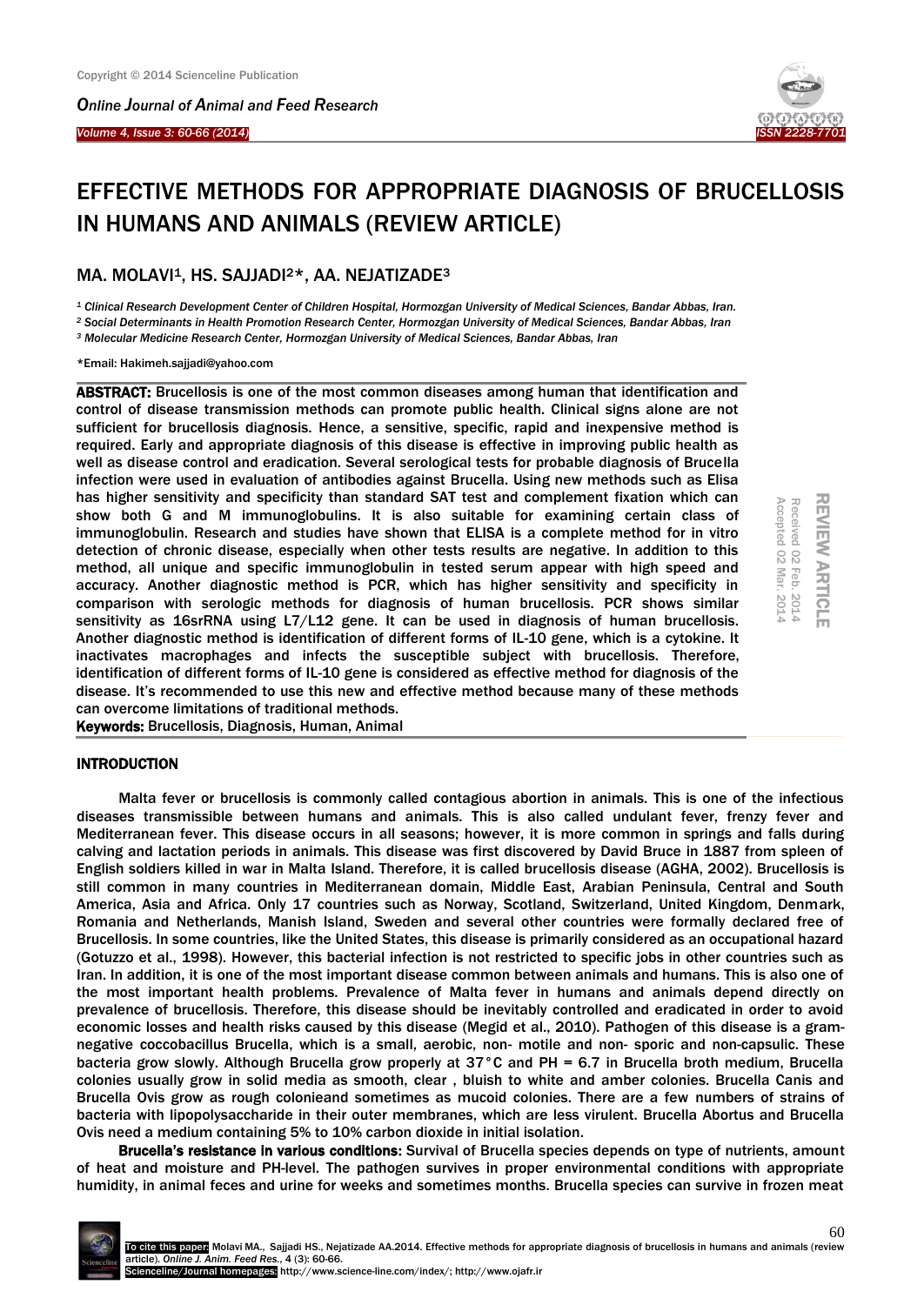for three weeks, in raw milk for 10 days, in a fresh cheese up to three months and in ice cream and cream for a month. These bacteria are not destroyed with freezing. These bacteria cannot survive in yogurt due to presence of lactic acid. This organism survives for 40 days in dry soil contaminated with urine, feces and discharge and products of infected pregnant animals. This bacterium is much more resistant in moist soil. This survives in animal feces in open air for 100 days while it survives at 8°c more than one year. However, it is destroyed at 60°c in 10 minutes. Nevertheless, the number of these organisms severely decreases within a few days by smoking, salting and freezing the infected meat (AGHA, 2002).

Brucella types: there are four types of Brucella detected as agent of majority of brucellosis infection in humans.

*Brucella Melitensis* has three serotypes. Most cases are infected by direct or indirect contact with sheep and goats while little number of cases occurs due to contact with camels and cattle. Brucella melitensis is a major cause of brucellosis in humans. Serotype 1 is common in Iran.

*Brucella Abortus* has seven serotypes. Most cases occur due to contact with cattle while few cases occur due to contact with camels and yaks. This type of Brucella is less virulent than Brucella melitensis in humans. Serotype 3 is common in Iran.

*Brucella Suis* has five serotypes. The infected cases occur due to contact with pigs. This type of Brucella can cause abortion in pigs. Serotypes 1 and 3 cause infection in humans.

*Brucella Canis* occurs due to contact with dogs. It causes asymptomatic infection in humans.

*Brucella Ovis*, Brucella Maris, Brucella neotobut are less common that above-mentioned four strains (Cecil, 2000; Oxford, 1996).

*Brucella melitensis* is the most common pathogen of this disease in humans. Any disease caused by Brucella Canis and Brucella Maris is extremely rare in humans. Brucella Ovis causes testicular swelling in ram while it does not cause disease in humans. It is not proved whether Brucella neotome and Brucella microti (pathogen of brucellosis in rodents) cause disease in humans.

## Brucellosis transmission methods in humans and animals

Malta fever is transmitted to animals by mating, consumption of infected milk, respiratory transmission in folds and stalls, contact with uterine secretions of infected cattle or infected and aborted fetuses and placenta. This infection is mostly transmitted to animals through ingestion of food contaminated with fecal contents. Due to acidic vaginal medium of animals, the bacteria that enter into vagina through sex may not be pathogenic.

Brucella bacteria enter human body through several ways. It infects human body orally through consumption of infected unpasteurized milk and dairy products, which is one of the most common methods of transmitting the disease. Other consumers products made from infected animals such as liver, meat, blood consumed raw or undercooked are also considered as source of infection. Transmission of infection through inhalation routes is usually considered as an occupational hazard among shepherds, animal transporters, farm workers, slaughterhouse workers, veterinarians and veterinary technicians. Respiration is the most common way of transmitting the infection among laboratory workers. The bacteria may randomly infect cases during butchering. Veterinarians or animal husbandry workers may be infected through skin contact with infected secretions of livestock. Infection of eyes with infected fecal material during animal care is also common. Accidental injection of live Brucella vaccine (Rev1, S19 and RB51) to animals may lead to mild form of the disease. No case of infection transmission from human to human was reported. However, the risk of transmission through intrauterine, breastfeeding, blood transfusions, bone marrow transplants and sexual contact still exist (Megid et al., 2010).

#### Brucellosis diagnosis in humans and animals

Risk of the disease and observing clinical symptom are evident in case of contact with bacteria. However, the disease can be diagnosed in in vitro observation. Brucellosis disease can be diagnosed early in livestock through blood serum, milk, aborted fetuses in morbidly appropriate samples sent to the laboratory using screening tests such as Rose Bengal RBPT, Milk Ring Test (MRT) and direct ELISA (D-ELISA). Subsequently, the disease is confirmed and diagnosed by complementary tests such as Wright seroagglutination test (SAT), 2ME Mercaptoethanol test, indirect ELISA (I-ELISA) and competitive ELISA (C-ELISA). Cultures of clinical specimens and isolation of infectious pathogens indicate definite diagnosis of the disease.

Brucellosis laboratory tests in humans are often performed in case the patients visit hospitals. Brucellosis is diagnosed based on epidemiologic history, clinical findings and high or increasing Brucella antibody titers with or without positive cultures of blood or other fluids and tissues. Many different studies were conducted in order to achieve faster and better diagnostic procedures (Megid et al., 2010; Kokoglu et al., 2006). The Golden Standard for diagnosis of this disease through isolation of bacteria from blood, bone marrow or septic aggregation is not reliable. However, in practice, obtaining a positive blood culture and using brucellosis diagnostic methods are associated with several problems such as time consuming, risk of personnel infection and getting false negative results. Therefore, serological testing is essential (Haddadi et al., 2006; Malik, 1997; Elbeltagy, 2001; Alvarez et al., 2000).

#### Diagnosis through clinical symptoms

- Symptoms in humans: Disease latency (From time of contact with source of infection to occurrence of symptoms) is often between 1 and 3 weeks. However, it is sometimes up to 6 months. Based on severity of the disease, symptoms are manifested in three forms: acute, sub-acute and chronic.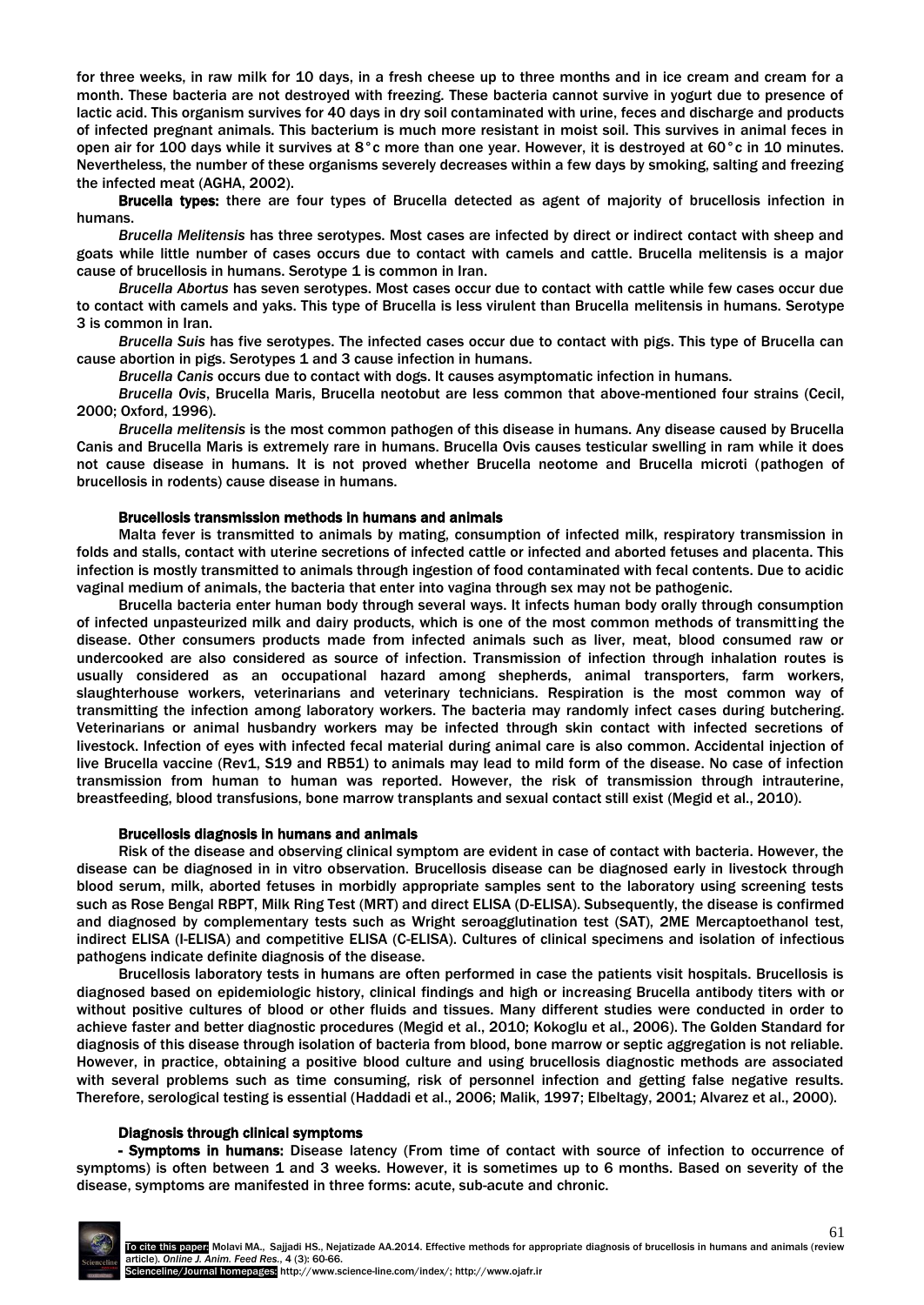The acute form: the patient suffers from sudden chills, general body aches, especially back pain and intense sweating. He may lose his appetite and suffer from weaknesses and lassitude. In addition, symptoms may occur no more than three months passed from infection with the disease.

Sub-acute form: it begins silently. The patient mainly complains of weakness and fatigue. The symptoms may manifest from 3 to 12 months since beginning of the disease.

Chronic form: chronic form of this disease may occur in case that more than one year has passed from time of diagnosis when the patient is still suffering from the disease. The subjects who may show those symptoms such as fever, lack of appetite, muscle aches, and night sweating or have a history of contact with infected animals, are suspected of having brucellosis. Those who consume infected dairy products should be evaluated in terms of brucellosis. This disease is differentially diagnosed due to variety of clinical symptoms in accordance with many other infectious and non-infectious diseases (Megid et al., 2010).

#### Symptoms in animals

Brucellosis highly reproduces in milk glands and uterus of pregnant and lactating animals. These organisms reside in chorionic epithelial cells, which cause necrosis in placental cotyledons. This usually leads to abortion of fetuses in pregnant animals due to intrauterine infection. Animals usually recover on their own. However, the infected animals dispose pathogenic organisms through their uterine, urine and milk secretions for a variable period and cause infection in other animals or humans. On the other hand, cattle and goats may remain infected during their entire life. In addition, animals with chronic brucellosis may not suffer from abortion. It is not likely that they produce less milk. Moreover, they can transmit the disease to other animals. They may be an important source of human infection through their milk products. Occurrence of clinical signs of disease in livestock is dependent on level of safety of the herds. In non- vaccinated flocks, abortion is the most important symptom of the disease. Abortion occurs in cattle after the fifth month of pregnancy while it occurs in the last two months of pregnancy in sheep and goats. Although incidence of abortion is observed in the second and ongoing months of pregnancy in a number of infected animals, most animals do not miscarriage in the second pregnancy and afterwards. Retained placenta, metritis, arakit, hygroma, decreased milk production, permanent or temporary infertility, delay in reproductive seasons and increased lactation intervals can be cited as other symptoms of this disease. Those symptoms such as fever, respiratory impairment, weight loss, diarrhea and limping may be observed in acute form of the disease (Megid et al., 2010).

Evaluation of clinical signs and symptom in various studies: In a study conducted in Turkey, 78.3% had fever while 77.5% had arthralgia, 72.5% showed sweating and 7.5% had epididymoorchitis. In a study carried out in Saudi Arabia, 79.2% had fever while 70.4% had arthralgia and 3.8% had splenomegaly (Kokoglu et al., 2006; Fallatah et al., 2005).

The most common symptoms were fever (67.22%), sweating (73.25%), malaiseand fatigue (65.45%), arthralgia (29.15%), headache and coughing (Haddadi et al., 2006).

In another study conducted on 104 patients in Saudi Arabia, 100% had fever while 96.2% had sweating, 70% had headache, 73.1% had back pain and 76.9% had arthralgia (Malik, 1997). Hasanjani Roushan et al. conducted a study on 404 subjects and showed that the most common symptoms were fever, sweating and arthralgia (Hasanjani Roushan et al., 2004). In a study conducted in Kuwait, the most common symptoms were sweating, fever, headache and arthralgia with respectively 91%, 40% 49% and 23% incidences (Mousa et al., 1987). In another study carried out in Saudi Arabia, 100% had fever while 46.2% had hepatomegaly, 42.3 had splenomegaly and 26.6% had arthritis (Fallatah et al., 2005).

In another study conducted in Turkey, 66.6% had fever, 63.3% had hepatomegaly, 56.6% had splenomegaly, 23.3% had arthritis and 6.8% had epididymo-orchitis (Namiduru et al., 2003). In a study conducted in Kuwait, 27% had hepatomegaly while 37% had arthritis (Mousa et al., 1988). Rasoulinejad et al. conducted a study on 505 patients and showed that 42% had hepatomegaly while 34% had splenomegaly and few cases had arthritis. The most involved joints were knees, hips and sacroiliac joints (Rasoulinejad et al., 2002). In another study conducted in Iran, the most involved joints were knee, sacroiliac and spondylitis joints (Hasanjani Roushan et al., 2004). In a survey conducted on 238 patients in Turkey over 6 years, 36.5 % patients had osteoarticular involvement. The most involved joints were respectively sacroiliac, peripheral arthritis, spondylitis and bursitis (Tasova et al., 1999) in two studies conducted in Spain; the most involved joints were sacroiliac and spondylitis (Ariza et al., 1993; Gonzalez et al., 1999).

# Laboratory

Cell blood count: monocytosis, lymphocytosis and anemia were observed in a study conducted in Turkey (Tasova et al.,1999) .In the study conducted by Roshan et al, 84.5% had normal WBC while 80.8% had normal HB and 80.7% had normal ESR and 60.4% had normal CRP (Hasanjani Roushan et al., 2004).

Serologic Tests: Several serological tests were used for probable diagnosis of Brucella infection in evaluation of antibodies against Brucella. Tube standard agglutination test or Wright Test is cited as one of the oldest test invented by Wright and Smith in 1897 (Tohme et al., 2001). Coombs Wright Methods (Anti-human globulin test), complement fixation (CFT), agglutination 2 - mercaptoethanol (2-ME), Ring Rose Bengal test and fast agglutination on lam are cited as other serological valuable methods used for diagnosis of brucellosis (Ariza et al., 1992; Gazapo et al., 1989; Lulu et al., 1986; Peraza et al., 2004). Nowadays, countries such as Germany, Cuba, the United States and China proceeded to produce Elisa kits to detect immune response against brucellosis in humans and or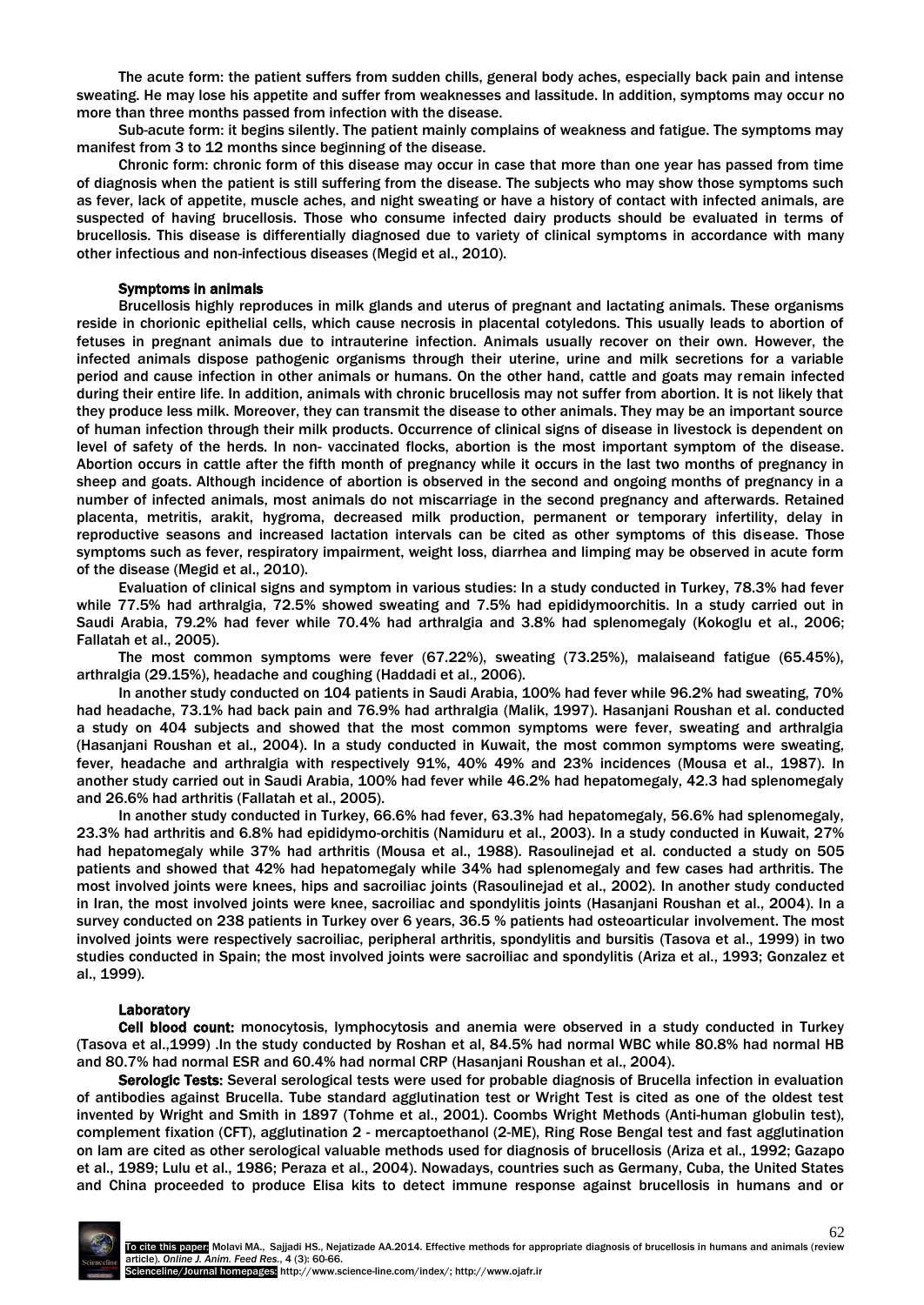animals. According to research conducted on many industrial Elisa kits, human immunoglobulin antibodies such as IgM or IgG were solely used (Ferreira et al., 2003; Hajia 2006). In a number of these kits, IgM and IgG were used mutually as conjugate. In this case, the kits could detect both acute and chronic phases of the disease (Ferreira et al., 2003; Hajia 2006; Ertek et al., 2006; Henk et al., 2003).

In a study conducted by Araj et al. they not only compared tube standard agglutination test (SAT) with ELISA test, but also introduced ELISA test as the selected test for diagnosis in patients clinically suspected of having brucellosis (Araj et al.,2005). In a study conducted in Kuwait on application of ELISA for diagnosis of Brucella, sensitivity and specificity of IgG ELISA was detected as 98% for patients with acute or chronic brucellosis. The researchers also expressed that ELISA test is a rapid, sensitive and specific method for diagnosis of Brucella bacteria in humans provided that a view of immunoglobulin classes be prepared in diagnosis of acute and chronic brucellosis. Therefore, ELISA method can be described as a selected method for serological diagnosis of this disease (Ferreira et al., 2003). Chaudhuri et al. used a recombinant protein with 28 kilo dalton weight in outer membrane (OMP28) of Brucell melitensis as antigen. This antigen can induce immune system in cattle, sheep, goats and dogs. The sensitivity and specificity caused by this recombinant antigen were respectively equal to 88.7% and 93%, which were less than sensitivity and specificity compared to SLPS antigen used in this study (Chaudhur et al., 2010).

A study was conducted in Iran using ELISA method with kit designed to diagnose Brucellosis in human and livestock on 40 serum samples (10 human serum and 30 livestock samples). It was reported that Wright test was positive. It showed that all samples with designed ELISA kits showed positive test results. In addition, 86 samples showed negative results among 89 negative serum samples (41 human serum samples and 48 livestock serum samples). In this study, sensitivity was obtained as 100 % and specificity as 95.83% for livestock kits while sensitivity was obtained as 100% and specificity as 97.56% for human kits and sensitivity was obtained as 100 % and specificity as 96.73% for combined kits. Accordingly, the threshold or (Cut off) was also determined as 0.13. These researchers showed that this kit could simultaneously diagnose brucellosis in animals or humans using two conjugates. High accuracy, sensitivity and specificity with fast testing procedure are cited as advantages of this method compared with other serological tests. Using a very small amount of patient's serum compared to other indices also resulted in high speed, high accuracy, ease of testing, high sensitivity, diagnosis of the disease in both acute and chronic phases and reducing the time for brucellosis diagnosis to 75 minutes from 24 hours with tube standard agglutination test (SAT) (samavati et al., 2012).

Type-1 immunity is important in controlling Brucella and macrophages infection. Interleukin- 10 is a type 2 cytokine, which deactivates macrophages and has adverse effects on the disease (Serre et al.,1987; Araya et al.,1989) Studies have shown that Interleukin-10 gene promoter polymorphisms can affect production of these cytokines (Cheers ,1984; Jiang and Baldwin ,1993; Jones and Winter ,1992; Baldwin and Parent ,2002). In a study conducted in 2008 in Iran, the effect of polymorphisms on susceptibility to brucellosis disease was examined. In the former study, 190 patients with brucellosis and 81 healthy ranchers who had infected animals and consumed infected dairy products were studied. All patients were genotyped in terms of two allelic polymorphisms in interleukin- 10 gene promoter region at positions of 1082 - (G/A), 819 - (T/C) and 592 - (A/C) using PCR-RFLP. The research results showed that distribution of CC genotypes and C alleles in positions of 592 and 819 of IL-10 gene were significantly higher in patients compared to healthy subjects (P-value was respectively equal to 0.034 and 0.008). Thus, ATA single and double haplotypes were significantly higher in control group compared to patients (Pvalue were respectively as 0.0278 and 0.013). Therefore, higher frequency of C alleles at positions of -819 and -592 of IL- 10 and lower frequency of ATA/ATA haplotype in patients are considered as predisposing factors for brucellosis disease (Rasouli et al., 2009).

Fernandes et al. also conducted a study and showed that neutralizing IL- 10 by monoclonal antibodies produces gamma interferon. In addition, lysing power of spleen cells increases against Brucella Abortus (Fernandes et al., 1995) Down-regulation effects of IL- 10 in immune system of the subjects infected with intracellular bacterial and parasitic infections were also observed (Bermudez et al., 1993; Wagner et al., 1994; Sher et al., 1991; Silva et al., 1992).

Molecular methods for diagnosis of brucellosis were also conducted. Khamesipour et al. conducted brucellosis molecular diagnosis on 135 blood samples from slaughtered sheep using polymerase chain reaction. Then, their DNA was extracted and isolated using PCR method for diagnosis of brucellosis. In total, 135 samples were studied in which 42 cases (31.11%) were infected with brucellosis. These were diagnosed positive in PCR tests (Khamesipour et al., 2013). In another study conducted by Sharifi- Zadeh et al. brucellosis and leptospirosis were molecularly diagnosed in abortion cases using multiplex PCR. In this study, multiplex PCR method was adjusted for simultaneous searching of these two bacteria. Then, these factors were directly determined from contents of aborted bovine fetuses. It was both simplicity and possible to search simultaneously for these two bacteria. Then, multiplex PCR method can be used as a convenient alternative culture method compared to conventional methods (Sharifi- Zadeh et al., 2010).

Raeisi et al. conducted a study in 2010. In this study, an indirect ELISA kit was designed for serological diagnosis of brucellosis and achieving higher sensitivity compared to other conventional methods. In this study, smooth lipopolysaccharide (S-LPS) of Brucella melitensis prepared commercially with high purity was used as antigen to coot microplates. Indirect ELISA method showed positive results in 194 serum samples among which 194 samples showed positive Wright test using the designed ELISA kit while 72 samples showed negative results from 75 negative serum samples. These respectively indicated 100% sensitivity and 96% specificity for the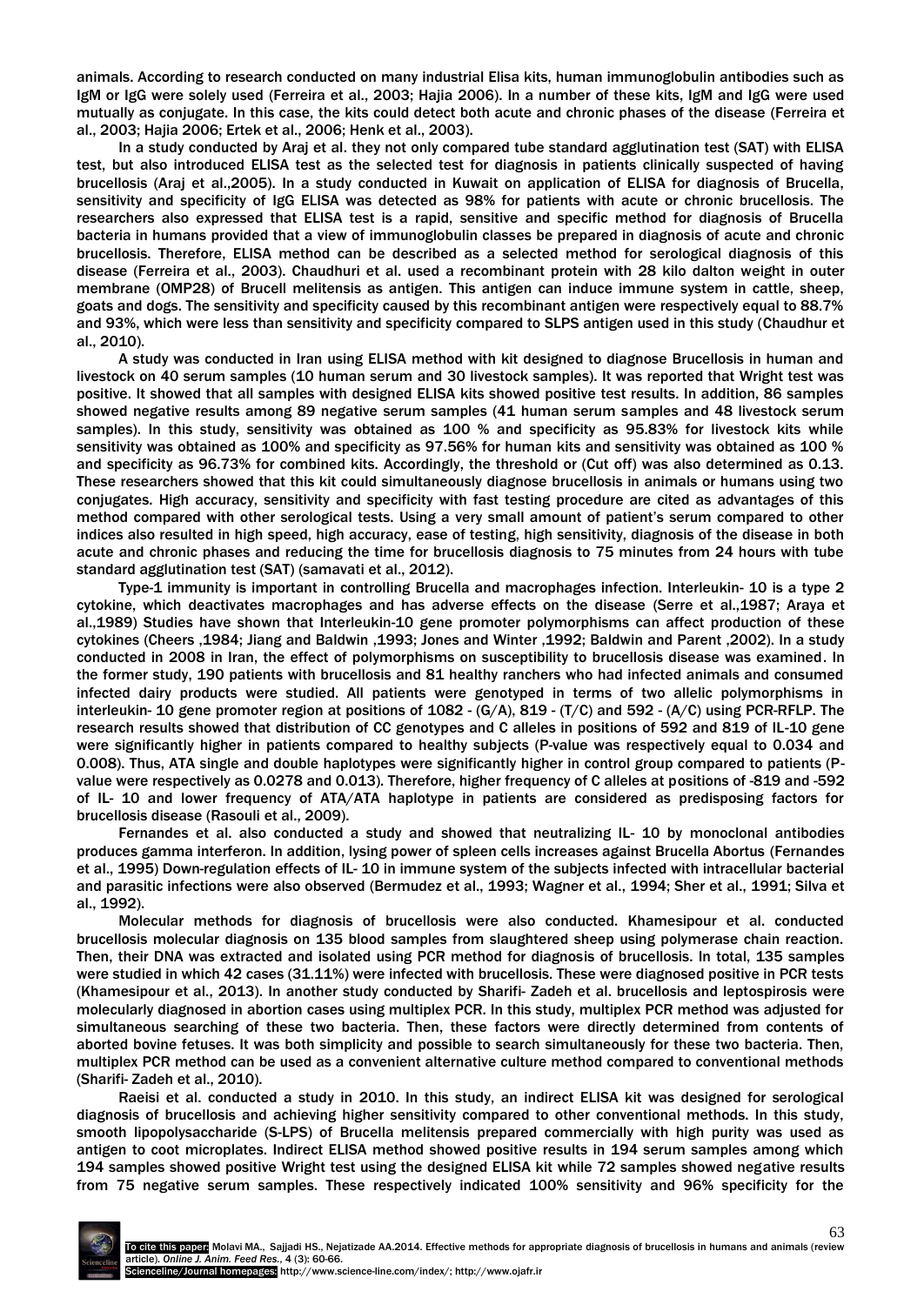designed kit. Accordingly, the threshold or cut off was determined as 0.19. This test showed high accuracy and speed in conducting the test compared to other serologic tests and foreign kits (Raeisi et al., 2010).

Pakzad et al. conducted a study conducted in 2011 on 700 blood samples collected from febrile patients with suspected brucellosis who visited ilam hospitals and laboratories for serological tests. These samples were screened using Rose Bengal Test. Then, 50 positive Rose Bengal samples were examined by Wright, Combus Wright tests and PCR using two genes of 16srRNA and L7/L12 while 50 negative Rose Bengal samples were tested using PCR with two aforementioned genes. The results indicated that 125 samples were positive while 575 were negative among 700 samples tested by Rose Bengal. In addition, 50 Rose Bengal positive samples were positive in PCR using both genes while 50 Rose Bengal negative samples were negative in PCR using both genes. Moreover, 47 samples in Wright test and 49 samples in Coombs Wright test had high titers of 1:60. These researchers found out that PCR method has higher sensitivity and specificity compared to serological methods in human brucellosis diagnosis. PCR has similar sensitivity as 16srRNA gene using L7/L12 genes. It can be used for human brucellosis diagnosis (Pakzad et al., 2011).

# **CONCLUSION**

Brucellosis is one of the most common diseases among human and animal, which is called thousand faces disease due to long lasting side effects. Certainly, identification and control of disease transmission methods can promote public health. No effective and safe vaccine is available for humans. Clinical signs alone are not sufficient for brucellosis diagnosis. Then, a sensitive, specific, rapid and inexpensive method is required. Early and appropriate diagnosis of this disease is effective in improving public health as well as disease control and eradication. Several serological tests for probable diagnosis of Brucella infection were used in evaluation of antibodies against Brucella. The oldest tests are tube standard agglutination test or Wright Test, Coombs Wright methods, anti-human globulin test, complement fixation test (CFT), agglutination 2 – mercaptoethanol (2-ME), Rose Bengal Test and rapid agglutination on lam. These are serological diagnosis methods for brucellosis. These are not appropriate for definitive diagnosis of brucellosis. Using new methods such as Elisa has higher sensitivity and specificity than standard SAT test and complement fixation, which can show both G and M immunoglobulins. It is also suitable for examining certain class of immunoglobulin. On the other hand, this method shows all antibodies generated in reaction with surface antigens of Brucella. It can also prevent the complexity created by glucan or incomplete antibodies. Therefore, acute brucellosis can be easily diagnosed from chronic brucellosis using this method. When interpreting agglutination test is met with confusion, the result can be confirmed using ELISA test. Although SAT method has relatively high sensitivity, it is time-consuming. The results should be read with focus and precision. However, ELISA is one of the methods for in vitro measurement of immune response in the solid phase. Therefore, many drawbacks of safety evaluation methods in liquid phase such as time-consuming manner, initial preparation and high non-specific connections are eliminated in this new method. It should be noted that IgG, IgM (IgG1, IgG2), IgA and partial amount of IgE are produced in Brucellosis humoral immunity response. IgG is particularly involved in serological tests. IgM appears on the fifth to seventh day of brucellosis infection and reaches the final amount during 13 to 21 days after bacteria penetrated the body. Low amount of IgA is also generated in the interval between emergences of above two immunoglobulins. IgG titer is higher and more durable during the disease. This is significant in serological survey of brucellosis when the serum is tested. If infected serum in the first week was tested, no immunoglobulin may be observed. Thus, the test result will be negative. IgM level increases in second week. IgG is generated between the second and third weeks. IgG reaches the maximum level after three weeks. This level is still high during infection. Research and studies have shown that ELISA is a complete method for in vitro detection of chronic samples, especially when other tests results are negative. In addition to this method, all unique and specific immunoglobulin in tested serum appear with high speed and accuracy. In recent years, indirect ELISA has considerably improved. In most experiments, a purified variable amount of S-LPS is used as antigen. Another diagnostic method is PCR, which has higher sensitivity and specificity in comparison with serologic methods for diagnosis of human brucellosis. PCR shows similar sensitivity as 16srRNA using L7/L12 gene. It can be used in diagnosis of human brucellosis. Another diagnostic method is identification of different forms of IL-10 gene, which is a cytokine. It inactivates macrophages and infects the susceptible subject with brucellosis. Therefore, identification of different forms of IL-10 gene, which affect production of these cytokines, is considered as effective method for diagnosis of the disease. It is concluded that due to limitations of serological and culturing methods, which are time consuming, risky and expensive, as well as importance of early detection of bacteria in epidemic cases, it is recommended to use this new and effective method because many of these methods can overcome limitations of traditional methods.

### **REFERENCES**

- Alvarez SJ, Garcia GP (2000). Incidence, etiology and epidemiology of brucellosis in a rural area of the province of Lieida. Rev Esp Salud Publica, 74(1): 45-53.
- Araj GF, Kattar MM, Fattouh LG, Bajakian KO, and Kobeissi SA (2005).Evaluation of the PANBIO brucella Immunoglobulin G(IgG) and IgM Enzyme-linked immunosorbent assay for human brucellosis. Clin Vaccine Immunol, 12(11): 1334-1335.
- Araya LN, Elzer PH, Rowe GE, et al. (1989). Temporal development of protective cellmediated and humoral immunity in BALB/c mice infected with Brucella abortus. J Immunol. 143: 3330-7.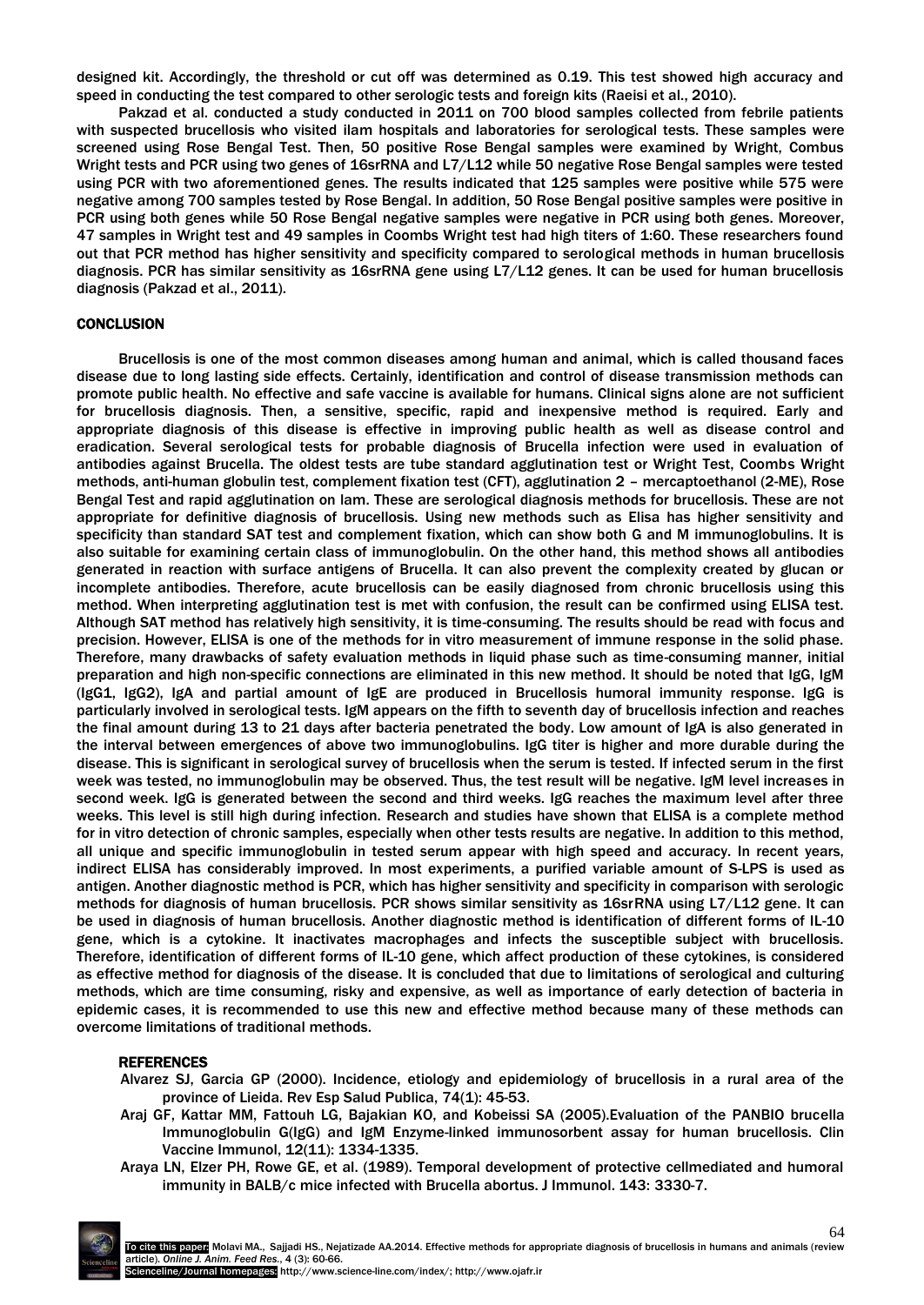- Ariza J, Pellicer T, pallares R, Foz A, Gudiol F (1992). Specific antibody profile in human Brucellosis. Clin. Infect. Dis. 14: 131-140.
- Ariza J, Pujol J, Valverde J (1993). Brucellosis sacroilitis. Clinical Infectious Disease. 16:761-5.
- Australian Government, Department of Health and Ageing (AGHA) (2002). Brucellosis Laboratory Case Definition.
- Baldwin CL, Parent M (2002). Fundamentals of host immune response against Brucella abortus: what the mouse model has revealed about control of infection. Vet Microbiol. 90:367-82.
- Bermudez LE, Champsi J (1993). Infection with Mycobacterium avium induces production of interleukin-10 (IL-10), and administration of anti-IL-10 antibody is associated with enhanced resistance to infection in mice. Infect. Immun. 61, 3093–3097.
- Cecil Textbook of Medicine (2000). Saunders, Philadelphia USA. 21: 1717-9.
- Chaudhuri P, Rajeev Prasad, Kumar V (2010). Recombinant OMP28 antigen based indirect ELISA For Serodiagnosis of bovine brucellosis. Molecular and Cellular Probes. 24: 142-145.
- Cheers C (1984). Pathogenesis and cellular immunity in experimental murine brucellosis. Dev Biol Stand. 56: 237-46.
- Elbeltagy KE(2001). An epidemiological profile of brucellosis in Tabuk Province, Saudi Arabia. East Mediterr Health J, 7(4-5): 791-8
- Ertek M, Yazgi H, Ozkurt Z, and parlak M (2006). Comparison of the diagnostic value of the standard tube agglutination test and the ELISA IgG and IgM patient with Brucellosis. Turk. J. med Sci. 36 (3): 159- 163.
- Fallatah SM, Oduloju AJ, Al-Dusari SN, Fakunle YM (2005). Human brucellosis in Northern Saudi Arabia. Saudi Med J. 26(10): 1562-6.
- Fernandes DM, Baldwin CL (1995). Interleukin-10 downregulates protective immunity to Brucella abortus. Infect Immun. 63: 1130-3.
- Ferreira A, Cardosor DI, Mariano I, Belo A, Manteigas A and et al. (2003). Evaluation of a modified rose Bengal test and an indirect Enzyme-Linked Immuno sorbent Assay for The diagnosis of Brucella melitensis infection in sheep. Vet. Res. 297-305.
- Gazapo E, Gonzales LJ, Sabiza L, Baquera M, Gil J, de la concha G (1989).CHANGES IN IgM and IgG anti body concentration in Brucellosis over time: importance for diagnosis and fllow-up. J. Inf. Disease. 159: 219- 225.
- Gonzalez MA, Garcia PC, Jbanez D (1999). Osteoarticular complications of brucellosis in an Atlantic area of Spain. Rheumafol. 26(1): 141-5.
- Gotuzzo E, Gorbach SL, Barttlett JC, Black low NR (1998). Brucellosis Infectious diseases. 2nd ed. Philadelphia: WB Sunders. 498-503
- Haddadi A, Rasoulinejad M, Afhami SH, Mohraz M (2006) .Epidemiological, Clinical, Para clinical Aspects of Brucellosis in Imam Khomeini and Sina Hospital of Tehran (1998-2005). Quarterly Journal of Kerman University of Medical Sciences. 242-251.
- Hajia M, Rahbar M (2006). Isolation of Brucella from blood culture of hospitalized brucellosis patients. Iranian Jaurnal of Clinical Infectious Diseases. 1(2): 5-10.
- Hasanjani Roushan MR, Mohrez M, Smailnejad Gangi SM, Soleimani Amiri MJ, Hajiahmadi M (2004). Epidemiological features and clinical manifestations in 469 adult patients with brucellosis in Babol, NorthernIran. Epidemiol Infect. 32(6): 1109-14
- Henk L, Theresia H, Javier S, Encarnacion C, and Ramon D (2003). Immunochromato graphic Brucella-Specific Immunoglobulin M and G Lateral flow Assay for rapid serodiagnosis of human Brucellosis. Clinical And diagnostic laboratory immunology. 1141-1146.
- Jiang X, Baldwin CL (1993). Effects of cytokines on intracellular growth of Brucella abortus. Infect Immun. 61:124-34.
- Jones SM, Winter AJ (1992). Survival of virulent and attenuated strains of Brucella abortus in normal and gamma interferon-activated murine peritoneal macrophages. Infect Immun. 60: 3011-4.
- Khamesipour F, Doosti A and Shakerian A (2013). Molecular diagnosis of brucellosis in sheep blood samples using polymerase chain reaction, the 21th International Congress of Food Science and Technology, Shiraz University, Shiraz. http://www.civilica.com/Paper-NCFOODI21-NCFOODI21\_333.html.
- Kokoglu OF, Hosoglu S, Geyik MF, Ayaz C, Akalin S, Buyukbese MA, et al. (2006). Clinical and laboratory features of brucellosis in two university hospitals in Southeast Turkey. Trop Doct. 36 (1):49-51.
- Lulu A, Mustafa MY, Khateeb MI (1986). Evaluation of ELISA in the diagnosis of acute and chronic Brucellosis in human beings. J. Hyg. 97: 457-469.
- Malik GM (1997). A clinical study of brucellosis in adults in the Asir region of southern Saudi Arabia. AmJ Trop Med Hyg. 56(4): 375-7.
- Megid J, Antonio L, Mathias, and Carlos A. R (2010). Clinical Manifestations of Brucellosis in Domestic Animals and Humans. The Open Veterinary Science Journal, 4: 119-126.
- Mousa AM, Elhag KM, Khogali M, Sugathan TN (1987). Brucellosis in Kuwait: A clinico-epidemiological study. Trans R Soc Trop Med Hyg. 81(6): 1020-1
- Mousa AR, Elhag KM, Khogali M, Marafie AA (1988). The nature of human brucellosis in Kuwait: study of 379 cases. Rev Infect Dis. 10(1): 211-7.